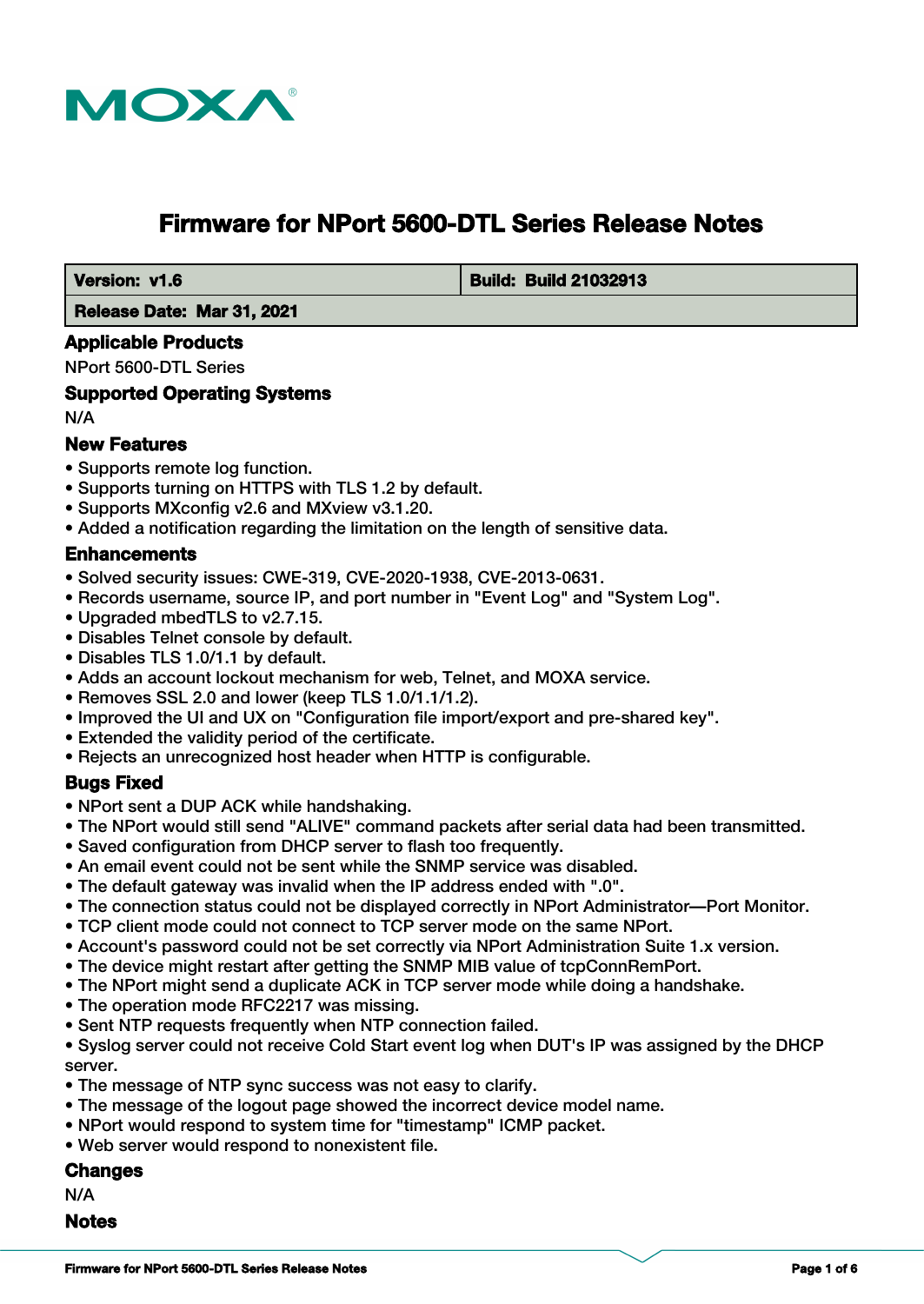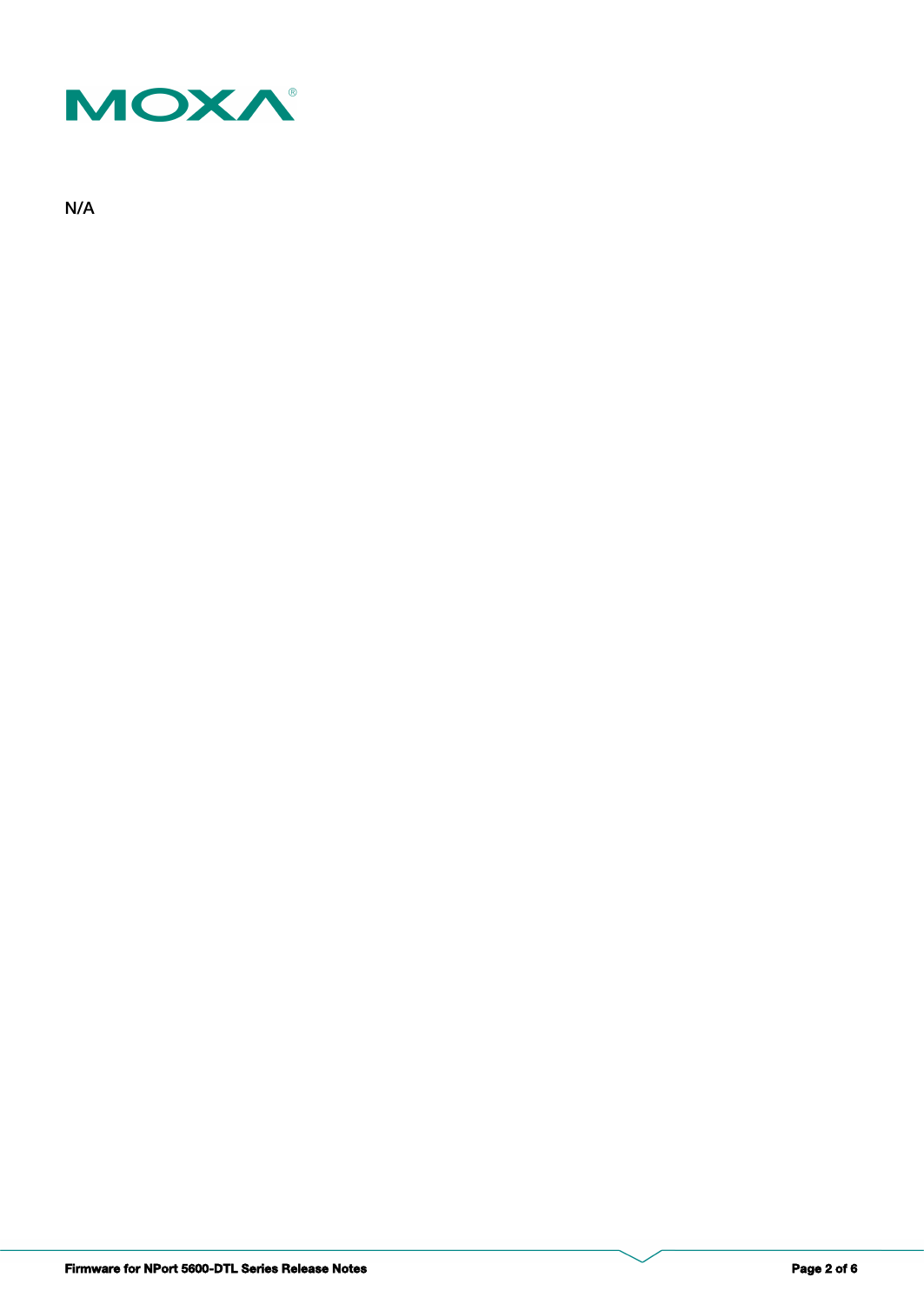

#### **Version: v1.5 Build: Build: Build 19032122**

 **Release Date: Mar 29, 2019**

## **Applicable Products**

NPort 5600-DTL Series

#### **Supported Operating Systems**

N/A

## **New Features**

- Supports HTTPS.
- Supports MXview auto-topology function.
- Supports MXconfig.
- Supports SNMPv2c.
- Supports IGMP.

## **Enhancements**

• Accessible IP list can now be used to restrict all device services.

• Complies with Moxa Security Guidelines on the following: Account Authentication Management, Network Service Management, and Audit and Log Management.

• CVE-2017-14028: An attacker may be able to exhaust memory resources by sending a large amount of TCP SYN packets.

• CVE-2017-16715: An attacker may be able to exploit a flaw in the handling of Ethernet frame padding that may allow for information exposure.

• CVE-2017-16719: An attacker may be able to inject packets that could potentially disrupt the availability of the device.

• Updates the web UI.

# **Bugs Fixed**

- NPort does not send SNMP Authentication Failure trap.
- Pair connection mode cannot resolve the domain name.
- The password may be exposed in the MOXA service.

#### **Changes**

N/A

#### **Notes**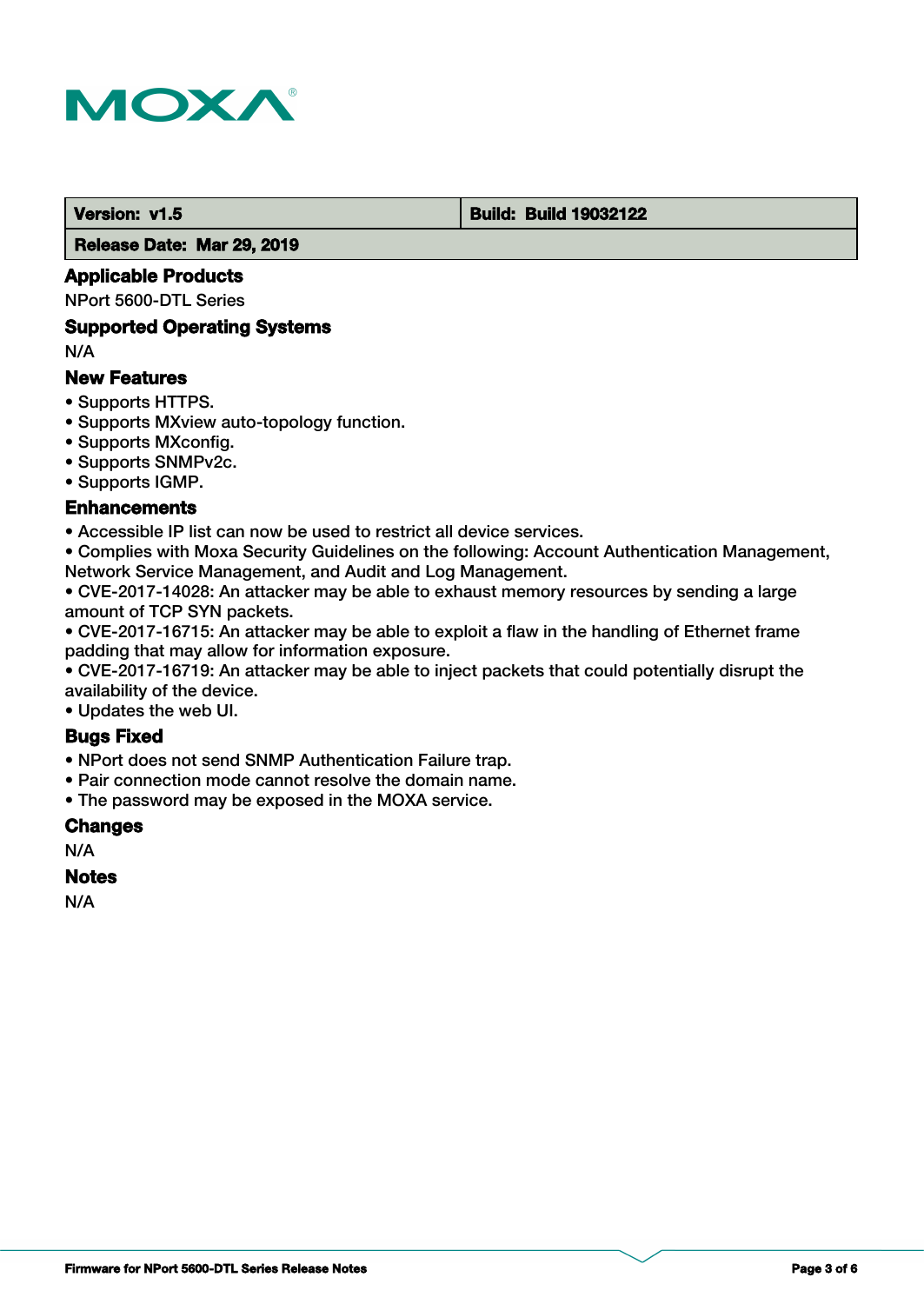

 **Version: v1.4 Build: Build: Build 17030709** 

 **Release Date: Mar 15, 2017**

## **Applicable Products**

NPort 5610-8-DTL, NPort 5650-8-DTL, NPort 5650I-8-DTL, NPort 5610-8-DTL-T, NPort 5650-8-DTL-T, NPort 5650I-8-DTL-T

#### **Supported Operating Systems**

N/A

#### **New Features**

N/A

## **Enhancements**

N/A

## **Bugs Fixed**

• The user's password and SNMP community name may be exposed by a buffer overflow issue.

#### **Changes**

N/A

#### **Notes**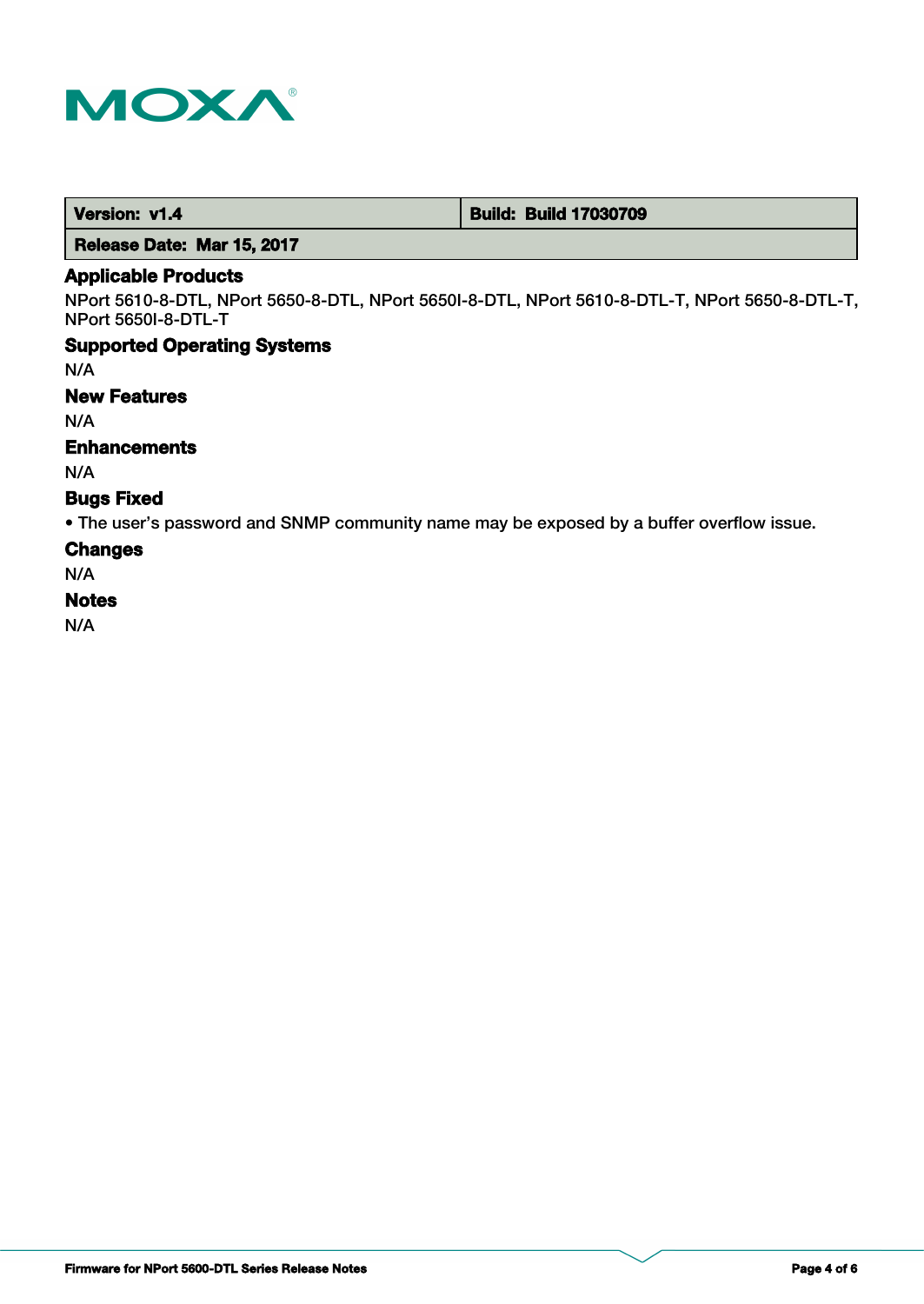

 **Version: v1.3 Build: Build: Build 16100410** 

 **Release Date: N/A**

#### **Applicable Products**

NPort 5610-8-DTL, NPort 5650-8-DTL, NPort 5650I-8-DTL, NPort 5610-8-DTL-T, NPort 5650-8-DTL-T, NPort 5650I-8-DTL-T

## **Supported Operating Systems**

N/A

#### **New Features**

N/A

# **Enhancements**

- Enhanced web login security and supports 5 users logged in simultaneously.
- Extended HTTP challenge ID length from 32 bits to 256 bits.
- Enabled the default password "moxa".
- Increased CSRF protection mechanism.
- Increased XSS protection mechanism.
- The IP address of the NPort can be set to an address ending with 0 or 255.

• Supports "ARP probe" in RFC5227. NPort would respond for ARP requests with sender IP address 0.0.0.0.

## **Bugs Fixed**

• NPort cannot send email using Google's SMTP server.

• In pair connection mode, master does not pull down RTS/DTR signal after the TCP connection is broken.

• Command port sends lots of "D\_ASPP\_CMD\_ALIVE" packets after running for 50 days.

• NPort may reboot or hang from several buffer overflow attacks through Telnet, SSH, DSCI, SNMP, HTTP, and HTTPS.

## **Changes**

N/A

#### **Notes**